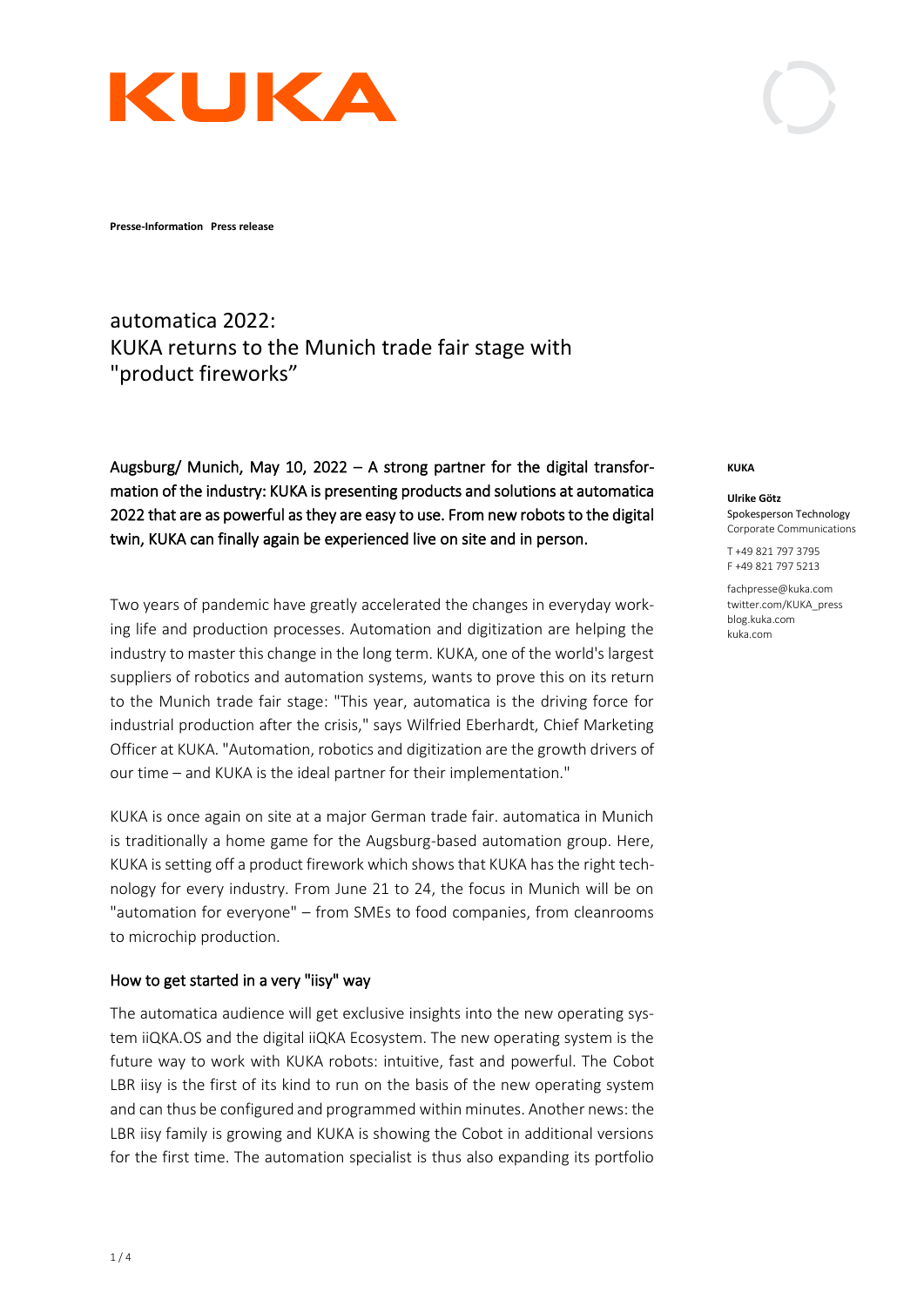



in the field of lightweight robotics. With the complete system of hardware and software, KUKA is lowering the entry threshold for robotics, especially for smaller and medium-sized companies – and opening up great automation potential, even for beginners.

## One of the broadest portfolios on the market

Intelligent connected production is essential for fast-growing markets. KUKA meets the enormous demand for automation with suitable products and its own portfolios for sectors such as the electronics and consumer goods industries, as well as automation solutions for electromobility. At automatica, interested visitors can get to know the new small robot series, such as the ultra-compact KR SCARA and the hygienic robot KR DELTA, which will be presented in a cell by the first KUKA system partner Koch Robotersysteme. From the high payload class, the KR QUANTEC can be found, which consumes around 45% less energy than previous robot generations. Another highlight is the Hygienic Oil portfolio for the food industry: all robot axes, including the energy supply systems, are equipped with certified H1 lubricants to prevent possible contamination.

## Smart software for the factory of the future

KUKA is placing a special focus on digital transformation, paving the way to the "Digital Factory" – to be experienced in presentations during the trade fair and at the trade fair booth itself. Visitors will learn which solutions KUKA offers for today's production requirements. This already starts with the planning of new systems. The simulation software KUKA.Sim, for example, makes it possible to program robotic applications offline, commission them virtually, save time and work more efficiently. For this purpose, KUKA.Sim creates a digital twin – an image of the subsequent production process – for maximum planning reliability. In addition to hardware, software is also becoming increasingly important, including the AI-based KUKA AIVI master controller. It is revolutionizing intralogistics, where it ensures the optimal flow of materials to the production line and the perfect utilization of driverless transport vehicles.

The KUKA booth is located in Hall A4, Booth 231.

Further highlights:

- Tuesday, June 21, 2 p.m. (CEST): KUKA press talk in the Press Center East, 2nd floor, Press Conference Room East 2.
- Wednesday, June 22: Meet-and-greet with Germany's most successful table tennis player Timo Boll at the KUKA booth.

All information at a glance can be found at www.kuka.com/automatica-2022.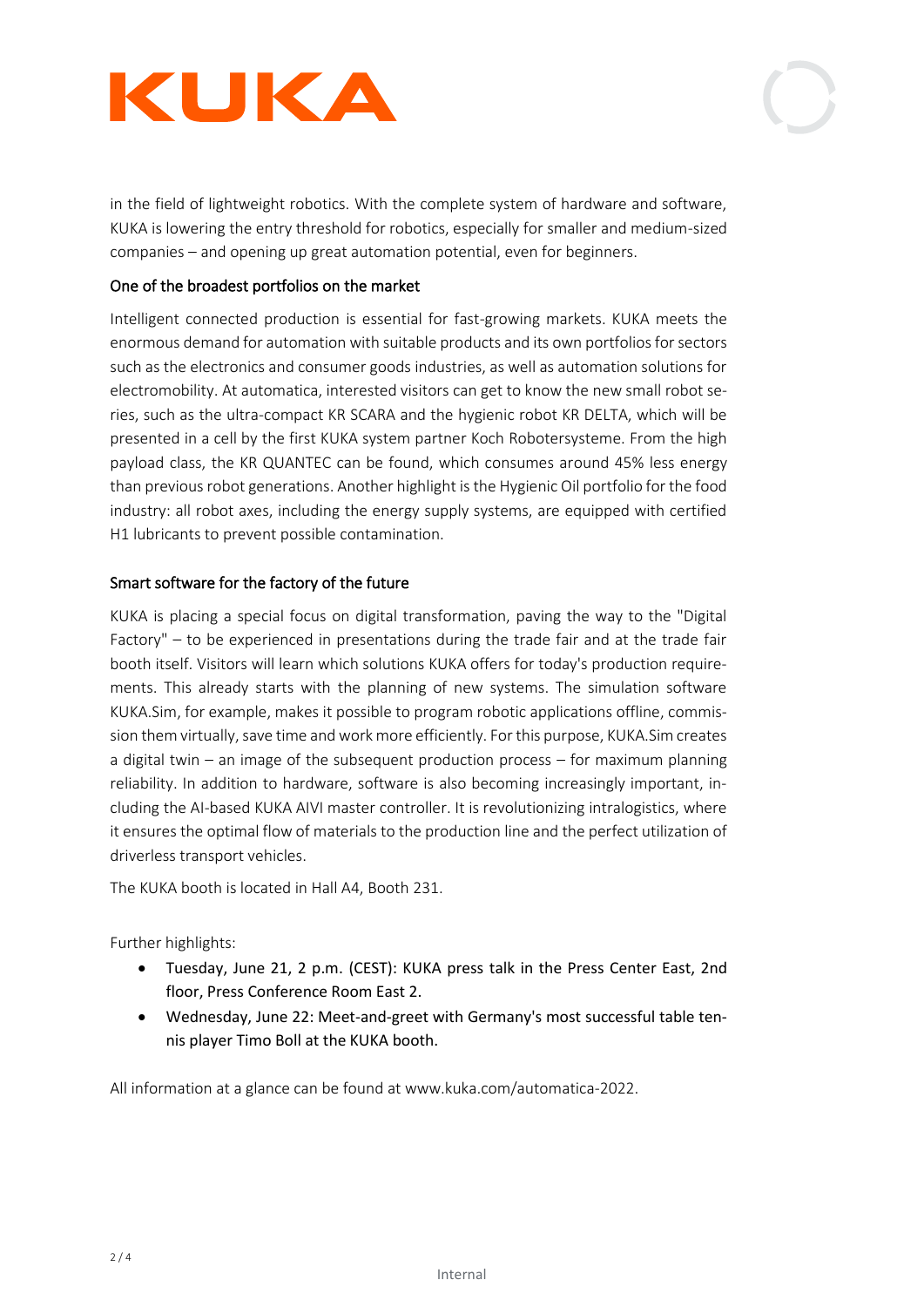





The Cobot LBR iisy is the first of its kind to run on the new iiQKA.OS operating system. © KUKA Group



Under power with intelligent automation: KUKA can support every process step in e-mobility. © Webasto SE



Robot palletizes beer crates: KUKA meets the enormous automation needs of the consumer goods industry with suitable solutions. © KUKA Group